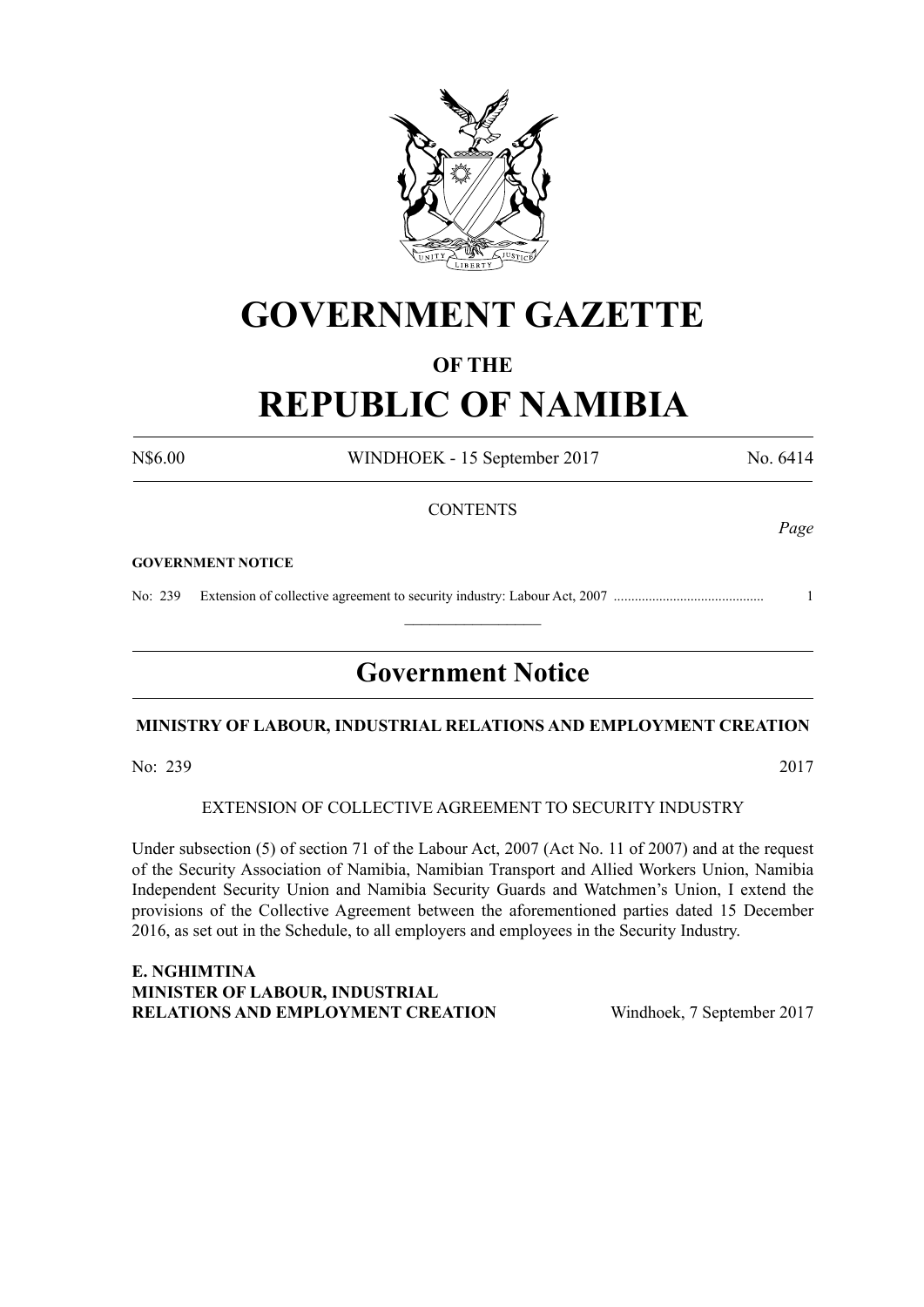#### **SCHEDULE**

#### **COLLECTIVE AGREEMENT FOR A MINIMUM WAGE AND ADJUSTMENT OF EXISTING LEVEL 2016**

#### **FOR THE SECURITY INDUSTRY**

#### **MADE AND ENTERED INTO BY AND BETWEEN**

#### **THE SECURITY ASSOCIATION OF NAMIBIA;**

P.O. Box 50696, Bachbrecht, BRB Building, 2<sup>nd</sup> Floor, c/o: Dr Bernard May and Gartenstrasse, Aussplannplatz,Windhoek, Tel: +264 81 836 5566, Email: adminsan@iway.na

AND

#### **NAMIBIA TRANSPORT AND ALLIED WORKERS UNION**

P.O. Box 7516, Katutura, Tel: 061-217244, Fax: 061-263767 Erf 8605, Mungunda Street, Email: natau@mweb.com.na Katutura

AND

**NAMIBIA SECURITY GUARDS AND WATCHMEN'S UNION**

P.O. Box 70273, Khomasdal,Windhoek, Tel: 061-210754, Fax: 061-210717 Erf 4551 Dollar Street, Khomasdal, Email: nasgwu2015@gmail.com

AND

**NAMIBIA INDEPENDENT SECURITY UNION**

P.O Box 95242, Soweto Market, Erf No. 1011, Ondoto Street, Okuryangava, Katutura,Windhoek, Tel: 061-301787; Email: snamibiaindependent@gmail.com

#### **PREAMBLE**

The Security Association of Namibia

And

Namibia Transport and Allied Workers Union

#### And

Namibia Security Guards and Watchmen's Union

And

Namibia Independent Security Union

Being the Parties to this Collective Agreement

Desiring to maintain labour peace in the security industry;

Realizing the need to curb and prevent exploitation of security officers; and having welcomed the principle of determining a minimum wage on entry level of security officers;

Now therefore the Parties agree as follows: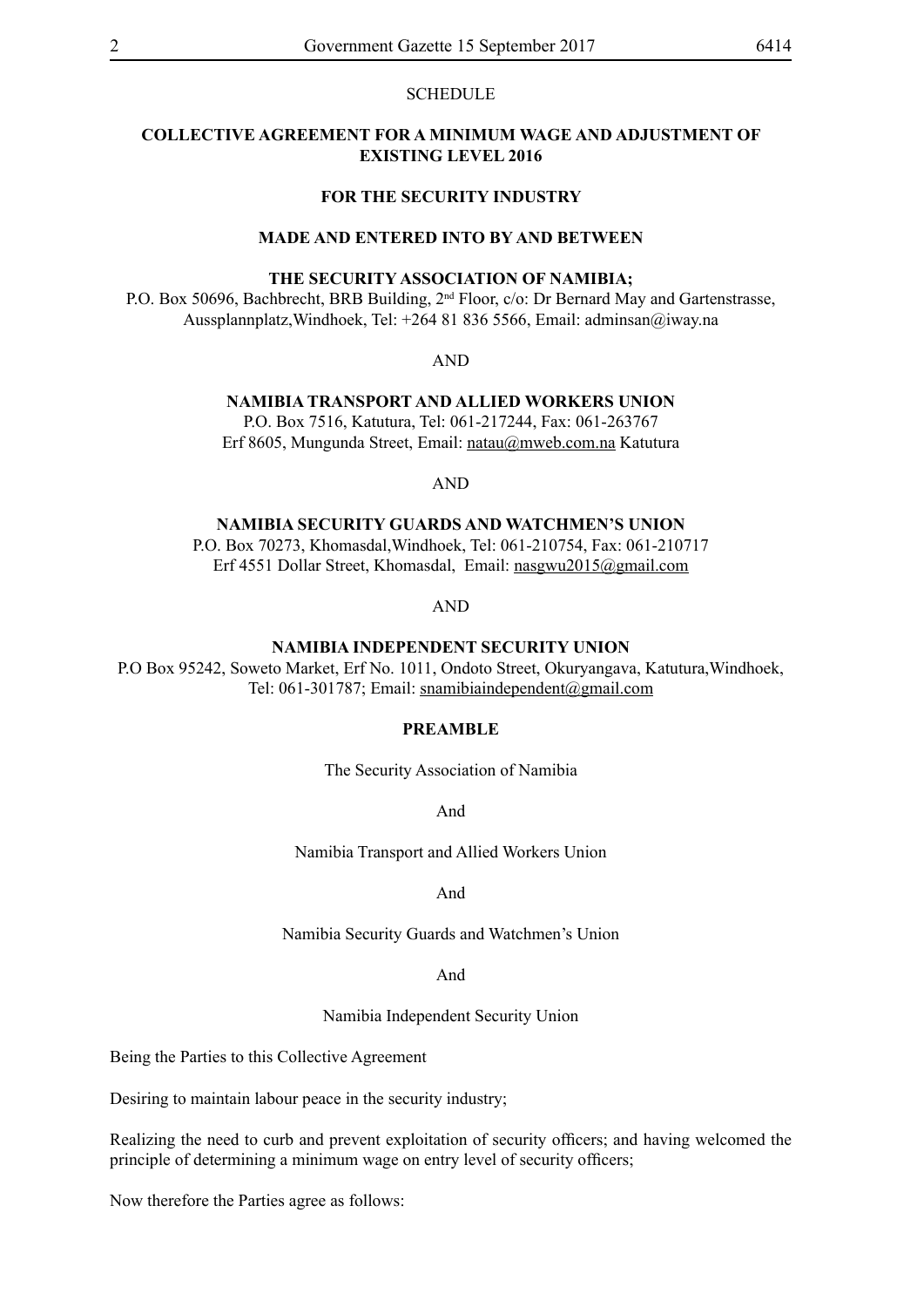#### **DEFINITIONS**

For the purpose of this agreement the term "Security Officers (Employee)" has the same meaning as defined in the Security Legislation (Security Enterprises and Security Officers Act, 1998 (Act No. 19 of 1998).

"Security Enterprise (Employer)" has the same meaning as defined in the Security Legislation (Security Enterprise and Security Officers Act, 1998 (Act No. 19 of 1998), hereinafter the 'SESORB' Act).

"Entry Level" means the lowest level of remuneration of Security Officers.

"Basic Wage" has the same meaning as defined in Section 8(1)(b) of the Labour Act, 2007 (Act No 11 of 2007).

"Continuous Shift" means in a shift in a continuous operation, as permitted by the Minister in term of Section 15.

"Collective Agreement" means a written contract entered into by an employer or employers' organization on the one hand and the three referred Unions as per page 1.

### **ARTICLE 2**

#### **RECOGNITION AS BARGAINING PLATFORM FOR THE SECURITY INDUSTRY OF NAMIBIA**

For the purpose of this Agreement; the Parties recognize the Namibia Security Labour Forum (NSLF), as the only bargaining forum for minimum wage negotiations on entry level and other negotiated levels in the security industry of Namibia.

#### **ARTICLE 3**

### **PURPOSE OF MINIMUM WAGE DETERMINATION**

The purposes of this collective agreement for a minimum wage on entry level and other agreed level are:

- 3.1 To improve the living standard of security officers;
- 3.2 To reduce poverty;
- 3.3 To maintain social peace; and
- 3.4 To curb and prevent exploitation of security officers (employees).

### **ARTICLE 4**

#### **CRITERIA FOR DETERMINING MINIMUM WAGES ON ENTRY LEVEL**

The criteria to be used for a minimum wage determination on entry level should be, but not limited to:

4.1 The need of employees and their dependents;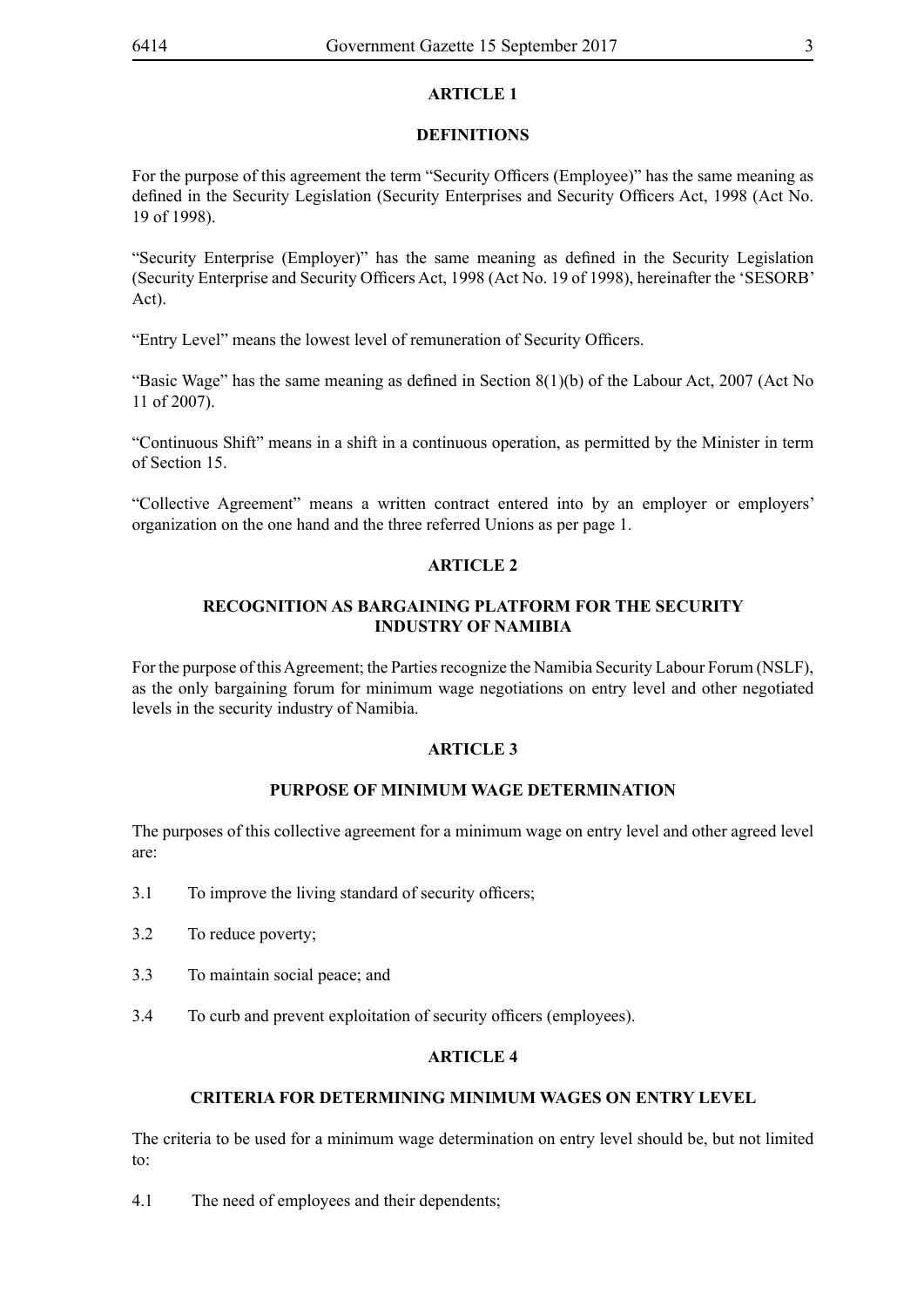- 4.2 The capacity of the employer to pay;
- 4.3 The level of wages in the country as a whole;
- 4.4 Existing social security benefits;
- 4.5 Economic factors, including the requirements of the economic development; and
- 4.6 To develop and improve working conditions of Security Officers in line with the SESORB Act.

#### **COVERAGE OF MINIMUM WAGES ON ENTRY LEVEL**

- 5.1 The agreed minimum wage and the adjusted level determine the wage for the entry and new level of security officers in Namibia;
- 5.2 Specific categories of security enterprises may be exempted temporarily from the whole agreement, or parts thereof; in accordance with the criteria to be determined by the Forum; and
- 5.3 All Parties to the Agreement must agree upon any exemption.

#### **ARTICLE 6**

#### **MINIMUM WAGE DETERMINATION MACHINERY**

Minimum wage determinations in the security industry are to be done through:

- 6.1 Collective agreements;
- 6.2 Collective agreements may be published in the *Gazette* and extended to non-parties in terms of Section 71 of the Labour Act, 2007 (Act No. 11 of 2007)

#### **ARTICLE 7**

#### **ADJUSTMENT OF MINIMUM WAGES**

Adjustments of the minimum wage and other existing level as established in the Security Industry must be:

- 7.1 Collectively negotiated by all Parties to the Agreement and should be revisited after 18 months of implementation;
- 7.2 The agreed criteria for determining a minimum wage in the Security Industry, as contained in Article 4 of this agreement, should be used when establishing an adjustment of the minimum wage on entry level;
- 7.3 Indicators and factors such as, but not limited to the current Consumer Price Index (CPI), inflation rate, economic growth rate, claims and the prevailing environmental conditions (drought, floods, and other natural disasters) should guide the Parties in the adjusting of the minimum wage. The Forum should use an open door policy in considering all aspects;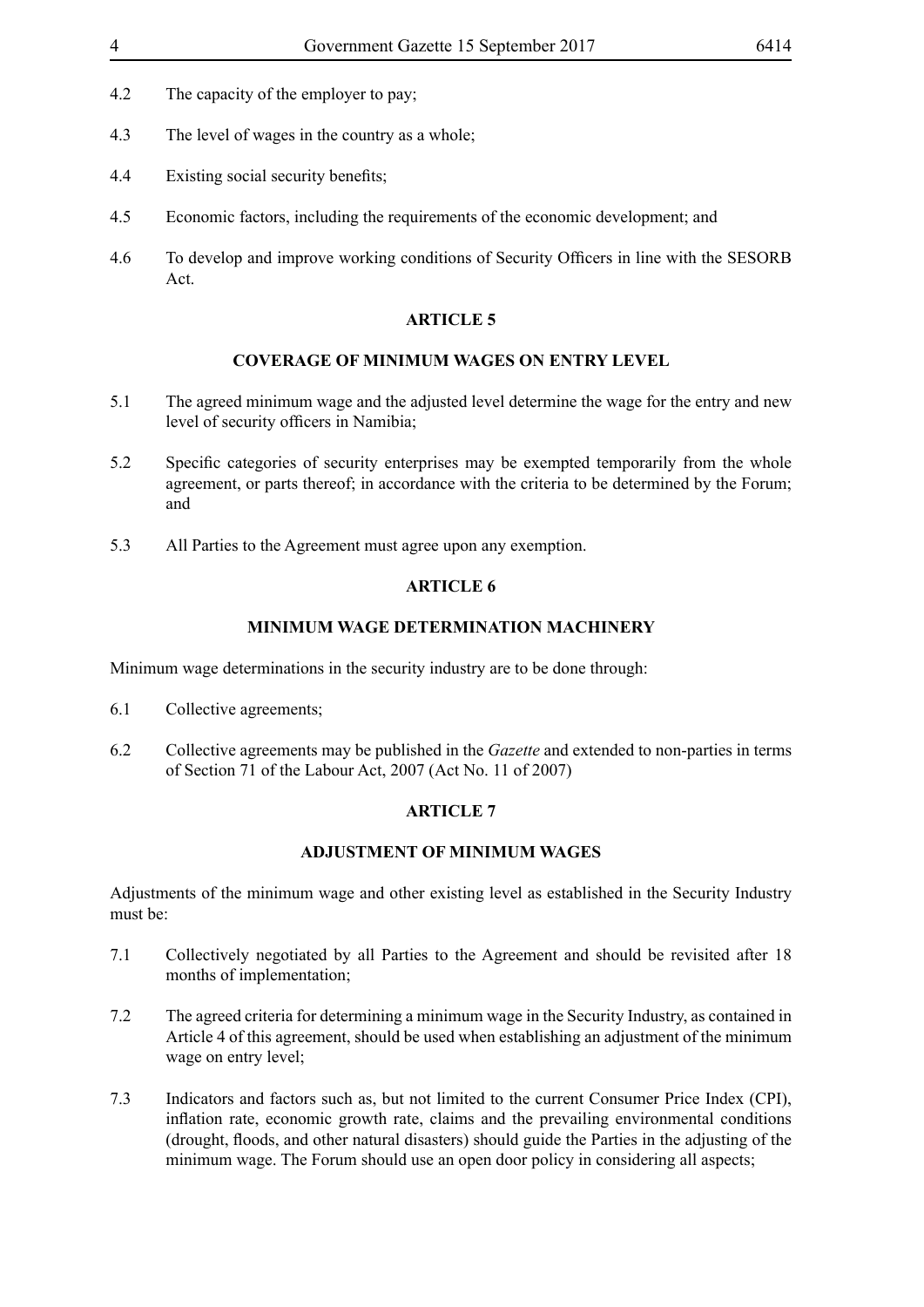- 7.4 The Parties agree that the priority should always be to ensure the continuity and ability of the security industry to operate as a commercial entity in order to enable it in fulfilling its mandate; and
- 7.5 The Parties further agree to always ensure the continuity of creating decent employment opportunities in the security sector.

#### **ENFORCEMENT OF THE MINIMUM WAGE**

The minimum wage in the Security Industry is to be implemented and enforced through:

- 8.1 Public education and information dissemination by the Parties to members and non-members of the Parties;
- 8.2 Inspections of the security enterprises and their wage registers by Labour Inspectors as provided for in the relevant labour legislations;
- 8.3 Ensuring compliance with relevant legal provisions;
- 8.4 Imposing of penalties for non-compliance with the minimum wage, and such penalties to be in accordance of the Labour Act and SESORB Act of Namibia.
- 8.5 Protection of security officers against victimization and unfair treatment.

#### **ARTICLE 9**

#### **MINIMUM WAGE FOR ENTERY LEVEL OF SECURITY OFFICERS**

- 9.1 The minimum wage for the entry level of Security Officers shall be N\$8.75 per hour effective from l January 2017.
- 9.2 The wages of Security Officers who are currently earning N\$6.75 to N\$7.00 per hour will be adjusted to a minimum of N\$8.75 per hour as from 1 January 2017.
- 9.3 As from 1 July 2017 the minimum wage for all Security Officers who have, at that time, been employed with their current employer for a cumulative period of no less than 12 months, shall be N\$ 10.00 per hour.
- 9.4 The parties agree to commence with further discussions during March 2017 on the following issues: housing allowances, transport allowances and pension fund contributions, as well as the implementation of the SESORB act and its regulations.
- 9.5 The Employers shall provide all employees with uniforms on the following basis:
	- 9.5.1 The employer shall retain from the employee N\$300.00 as deposit for the uniform;
	- 9.5.2 The employer shall refund the N\$300.00 deposit to the employee at the time of the employee's termination of service and upon the employee's return of the full set of uniform to the employer, fair wear and tear expected;
	- 9.5.3 Should an employee neglect to return his uniform in full and/or return it in a dilapidated condition, then he/she will be held responsible for the total cost of the uniform pieces not returned. Failure to return any uniform piece can lead to legal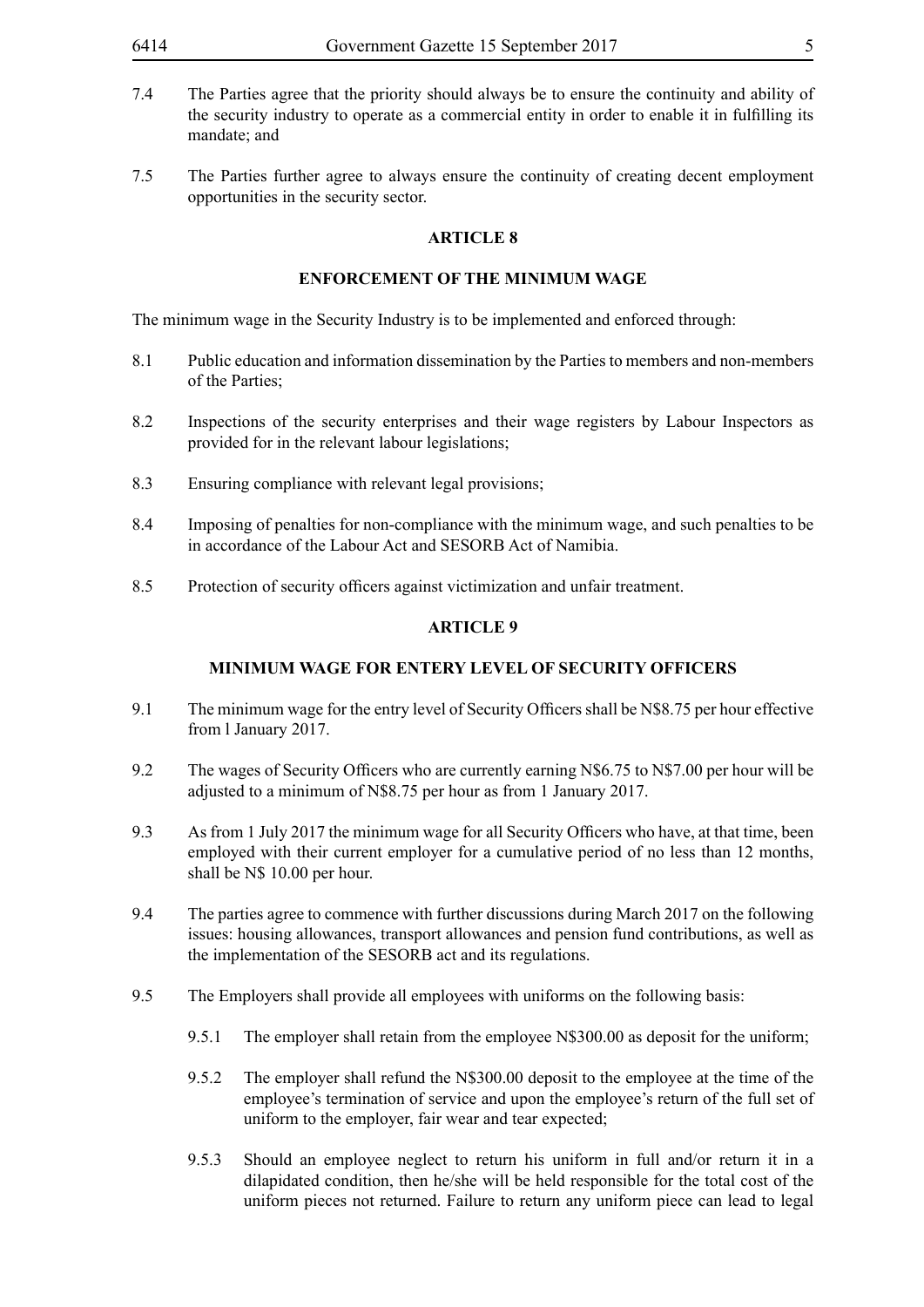action. The same apply to employers if he/she fails to refund in full the N\$300.00 deposit on uniform upon return of the full set;

- 9.5.4 The employer at his expense shall exchange the uniform of each employee as follows:
	- (a) Two pairs of trousers yearly;
	- (b) Two shirts/blouse yearly;
	- (c) A hat/cap yearly when applicable
	- (d) A tie every second year when applicable;
	- (e) Shoulder Flashes every second year when applicable;
	- (f) A blazer every third year when applicable;
	- (g) A jersey yearly when applicable;
- 9.5.5 The employee shall cover the full cost of shoes/boots and non-branded items such as jackets etc.
- 9.5.6 A uniform item stays the property of the Company.
- 9. 6 Notwithstanding the publication of this agreement in the *Gazette*, it shall be effective from 1 January 2017 and shall remain in force until a new agreement is reached. The parties agree to commence with negotiations with the view to enter into a new collective agreement by no later than 1 August 2018.

#### **ARTICLE 10**

#### **GENERAL PROVISION**

- 10.1 Any dispute and /or violation of this agreement may be referred to as a dispute, by any party, in the manner provided for by Part C, Chapter 8, of the Labour Act, 2007 (Act No. 11 of 2007);
- 10.2 It is agreed by the Parties that their respective addresses herein, shall be the address referred to in page 1 to which all notices or other documents may be communicated; and
- 10.3 Any notice of communication required or permitted to be given in terms of this agreement shall be valid and effective only if in writing but it shall be competent to give notice by facsimiles, by hand delivered letters and/or by way of emails sent to the email addresses indicated herein above. Any emails sent to the addresses so elected shall be deemed to have been received after three business days of same having been sent, whether actually received or not. By signing hereof the parties agree that their email addresses are in working order, that they regularly check their emails and that any changes to those addresses shall only be valid after the party making the changes have given the other parties five days written notice of said changes.